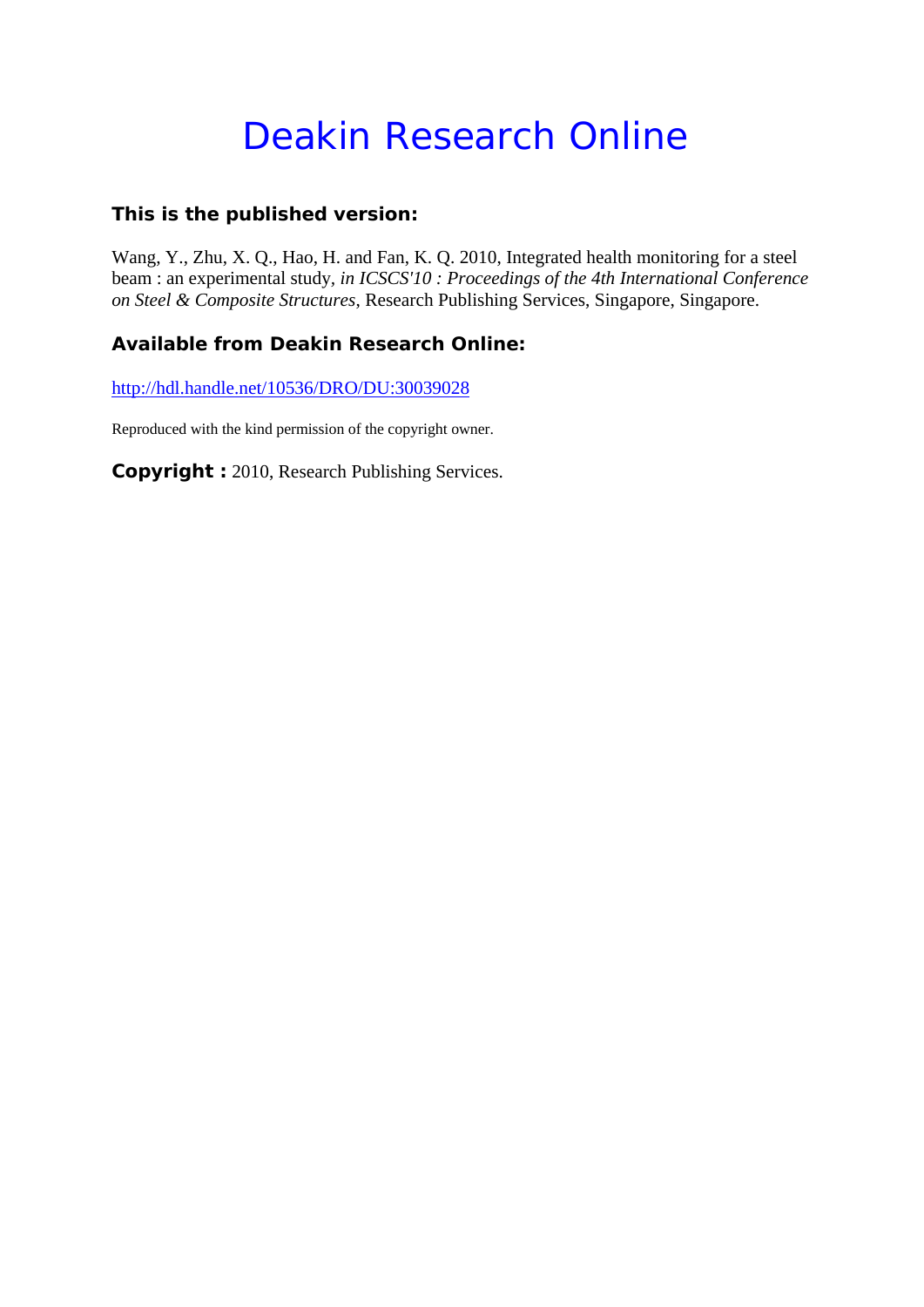## **INTEGRATED HEALTH MONITORING FOR A STEEL BEAM: AN EXPERIMENTAL STUDY**

Y. WANG $^1$ , X.Q. ZHU $^2$ , H. HAO $^3$ , K.Q. FAN $^4$ 

*1 School of Civil and Resource Engineering, the University of Western Australia, Crawley, WA, ywang@civil.uwa.edu.au <sup>2</sup> School of Engineering, University of Western Sydney, Penrith South DC, NSW, xinqun.zhu@uws.edu.au <sup>3</sup> School of Civil and Resource Engineering, the University of Western Australia, Crawley, WA, hao@civil.uwa.edu.au <sup>4</sup> School of Information, Wuyi University, Jiangmen, China, kelvenfan@126.com*

## **ABSTRACT**

Civil infrastructures begin to deteriorate once they are built and used. Detecting damages in a structure to maintain its safety is a topic that has received considerable attention in the literature in recent years. Many methods are developed, including global vibration-based methods and local GW-based methods. The global vibration-based method uses changes in modal properties to detect damage. The advantage of this approach is that the vibration properties are straightforward to be measured. The disadvantage of this method is that it might not be sensitive to small damage. On the other hand, local method, such as the guided waves (GW) based method is sensitive to small damage, but its sensing range is small. In this paper, an integrated structural health monitoring test scheme is developed to detect damage in a steel beam. Different saw cuts of various depths are made to simulate crack damage. Vibration tests and guided wave tests are conducted after each cut. The vibration method is used to detect the overall condition change of the beam, whereas the GW method is used to locate and quantify the damage. Experimental results show that the integrated method is efficient to detect and quantify local crack damage in steel structures and its influence on the global structure conditions.

## **1. INTRODUCTION**

In recent years, structural health monitoring (SHM) has been increasingly recognized as a viable tool for improving the safety and reliability of civil structures [1]. The massive methods can be generally classified as either global or local. Global approaches are based on relatively low-frequency vibration measurements of the structure. The first few modes are used to assess the locations and the severity of damage. However, a small number of the global modes are not sufficient to reliably detect minor damage in a structure. Another limitation of these techniques is that they often require a high-fidelity model of the structure to start with, which is usually not available. Therefore using the global approaches along is sometimes not sufficient to detect a relatively small damage. On the other hand, Guided wave (GW)-based method [2] and many conventional non-destructive evaluation (NDT) methods, such as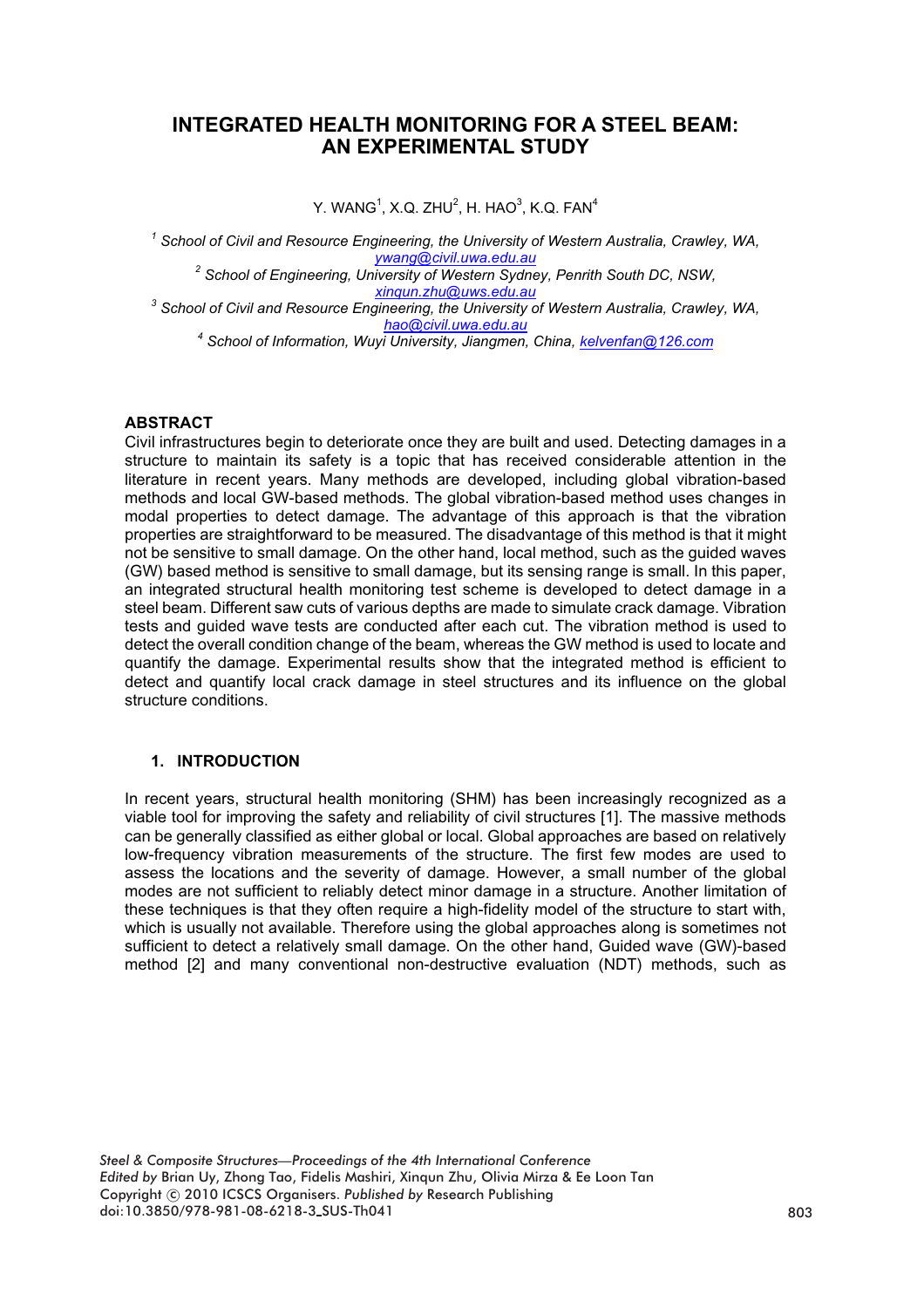radiography, acoustic emission (AE), magnetic field, eddy-current, thermal field and ultrasonic techniques, which are classified as visual or localized methods [3], could be very sensitive to small structural damage. However, the testing range of these methods is not as big as that of the global method. It will be extremely time consuming and costly to only use local methods to detect conditions of a realistic civil infrastructure.

Therefore, the combination of the global and local methods is believed to provide more credible information of the structural condition. Some researchers have already attempted to integrate these methods for structural damage detection. In order to assess the state of an aluminium bar both qualitatively and quantitatively, Park et al [4] introduced an integrated health monitoring method by combining the impedance-based method with a spectral element model-based technique. Mal et al published a series of papers [5-7] on damage identification of a plate using vibration and wave propagation data. A damage index is introduced to define the damage state of a structure. A unified automatic data analysis procedure is proposed to identify damage based on vibration and wave propagation data. Ratnam et al [8] utilize a finite element method to analyse the vibration of a plate. Based on wave propagation results, velocity of the Lamb wave can be determined. The velocity is influenced by Young's modulus of the structure, which will further change the vibration characteristics of the structure. In order to assess damage of a frame structure, Ikeshita et al [9] proposed a comprehensive damage identification method using modal data and wave propagation results. Frequency change is used to identify damage at the story level. Mode shape is used to detect damage at the member level. Then, wave separation method is used to localize and quantify damage. However, all above studies only make use of the derived parameters of wave propagation results. A more detailed experimental study of both vibration and wave propagation properties is promising to provide more information about structural damage.

In order to take advantage of the merits of the global and local methods, an integrated health monitoring system is proposed in this research. It includes both global vibration tests and local GW tests. To verify the method, a rectangular steel bar is tested in the laboratory. GW data and vibration-based data have the potential to be used to identify and quantify damage. The efficiency and reliability of the proposed method in damage identification is demonstrated.

## **2. INTEGRATED HEALTH MONITORING SYSTEM**

#### **2.1. Specimen and sensor location**

The integrated health monitoring test is carried out on a rectangular steel bar of 1.500 m length and 0.025\*0.025 m cross section. The material parameters of the steel bar are: Young's modulus 206 GPa, and mass density 7850 kg/m<sup>3</sup>. The steel beam was suspended by two flexible rubber bands at the two ends to simulate free-free boundary condition. For the forced vibration test, five accelerometers were attached on top of the steel beam via their magnetic base, as shown in Figure 1, to measure acceleration time histories at the five points. An instrumented impact hammer was used to generate an impulsive force to excite the structure. The hammer hitting point A is 0.050 m on the left of the mid span of the beam. The actuator and sensor for generating and recording stress waves were mounted on the steel bar at 0.250 m from the left and right ends of the bar, respectively. The distance between the actuator and the sensor is 1.000 m.

#### **2.2. Vibration test system**

A typical vibration test measures the acceleration time histories of beam responses under impulsive loading. The experimental system mainly consists of three parts: 1) an impact hammer to provide impulse load; 2) accelerometers and force transducers to measure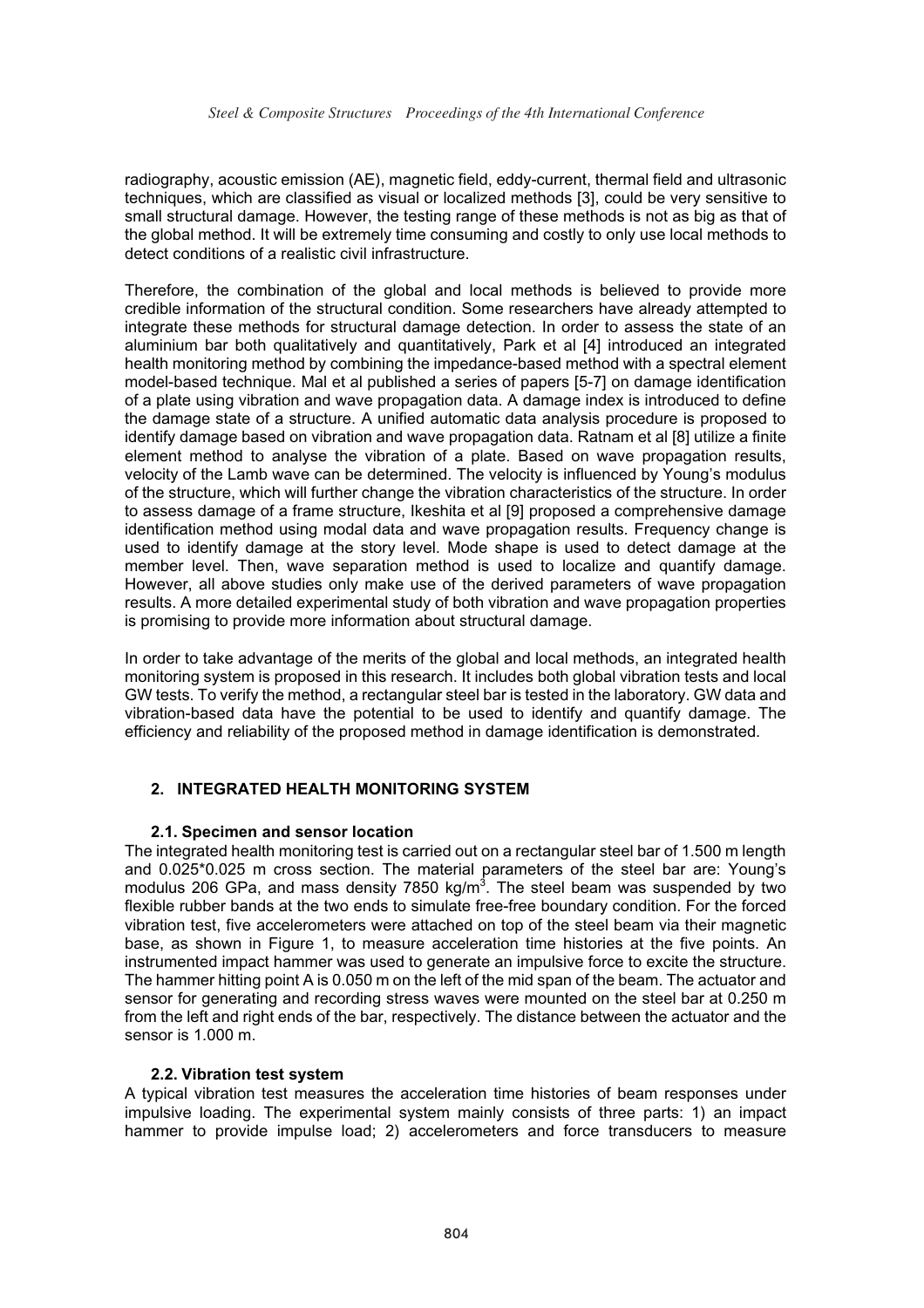acceleration and loading histories on the structure; 3) the data transmission devices to collect data from sensors and to transfer them to the computer.



To induce dynamic loading, an instrumented hammer attached to the computer system was used to generate and record the impact force as shown in Figure 2(a). In this study, six impact tests were conducted at each loading level to allow an average to be taken to reduce possible noises. The Impact Hammer of Type 8206 from Bruel & Kjaer Company was used. Several accelerometers were used in this test, as shown in Figure 2(b), to record acceleration time histories. These capacitive accelerometers are very good for low level, low frequency vibration measurement.

In the tests, the sensing data were transmitted by signal conditioners connected by several unit boxes. All the unit boxes were connected to data acquisition system where data were recorded in the hard disk of the computer shown in Figure 2(c). The accelerometers employed throughout a test must measure the amplitude of acceleration signals that occur at frequencies within a bandwidth of interest. An in-house Labview based program was used to record the results whereby a sampling rate of 2000 Hz was employed for all the dynamic tests, which resulted in a frequency bandwidth of 0-1000 Hz. In each test, acceleration responses were recorded for 10 seconds that resulted in 20,480 data points in each channel.







a) Impact hammer b) Accelerometer c) Unit boxes and computer

Figure 2: Photos for vibration test system

#### **2.3. Active sensing system for wave propagation tests**

The experimental system for wave propagation tests, shown in Figure 3, includes two parts: a) the actuating part to provide the excitation or input of the system. It includes the actuator based on piezoelectric strips and the power amplifier that provides the power supply of the actuator; b) the piezo sensing element to measure the response. This part includes the piezo film element and its charge amplifier.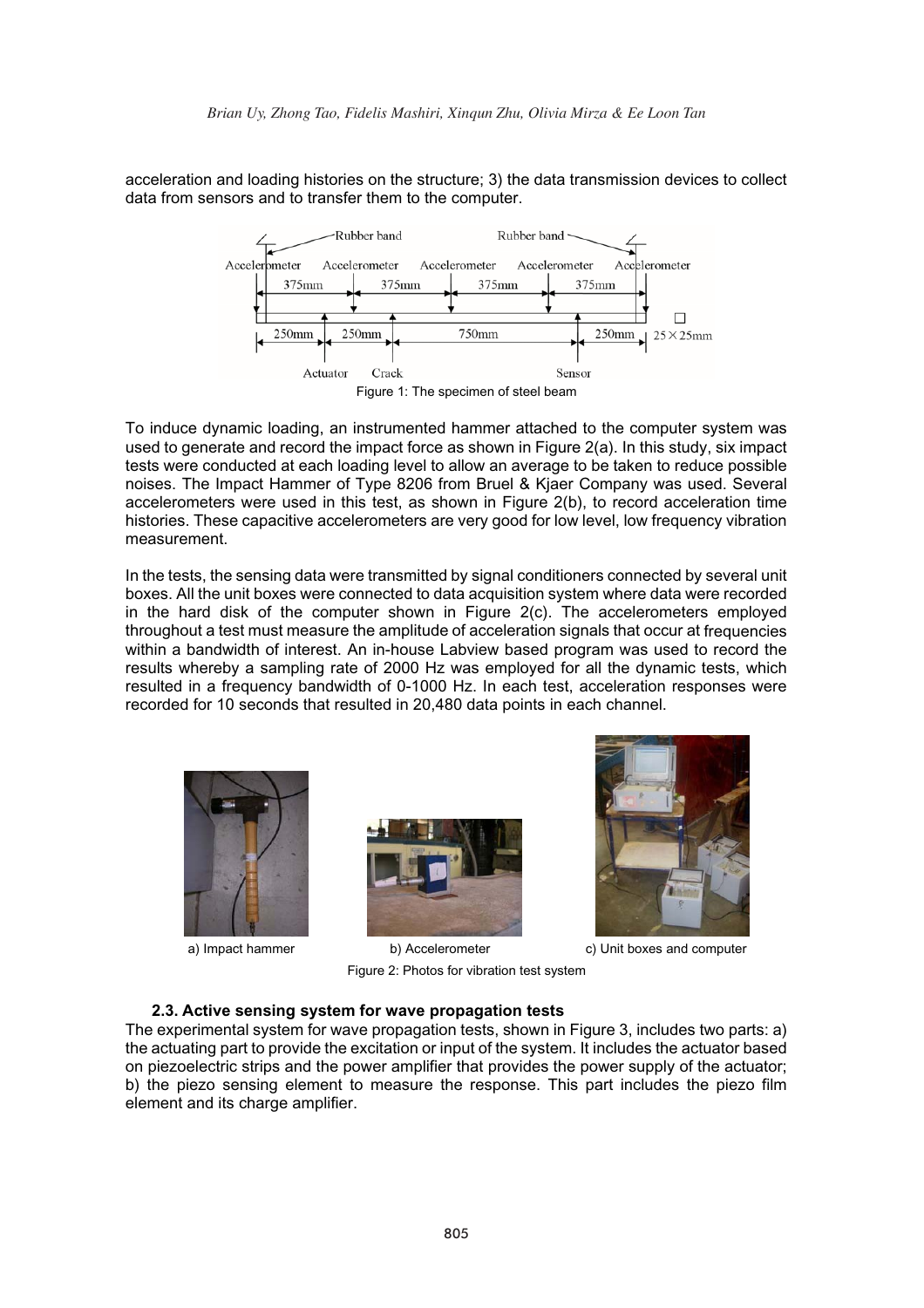

The actuators were mounted on surface of the structure with Araldite Kit K138. The strip actuators from APC International, Ltd. were selected as actuators in this study. The actuator includes two thin strips of piezoelectric ceramic that are bonded together, with the direction of polarization coinciding with each other and are electrically connected in parallel. When electrical input is applied, one ceramic layer expands and the other contracts, causing the actuator to flex. In this study, only one ceramic layer was applied with the electrical input so that it would generate the longitudinal waves. NI USB-6251 was used to provide the short-time Morlet wavelet for actuating the structure by a linear power amplifier. The frequency and the number of cycles can be adjusted to optimize the wave propagation along the structure.



Figure 4: Photos of guided wave test system

The DT1 series piezo film elements from Measurement Specialties, Inc. were selected as the sensors. The sensors were also glued to the reinforcement bars and the surface of concrete beam with Araldite Kit K138. Signals from sensors were collected by a data acquisition system made with NI PCI-6133. The sampling frequency of the system is up to 2MHz. The photo for actuator and sensor is shown in Figure  $4(a)$ . Figure  $4(b)$  shows the test system.

#### **3. LABORATORY STUDY**

In this test, the bar was cut at 0.250 m from the actuator and 0.750 m from the sensor. The cutting depth was 3.0 mm, 6.0 mm, 9.0 mm and 12.5 mm respectively (12%, 24%, 36% and 50% of the bar dimension). Before and after each cut, vibration test and wave propagation test in the bar were conducted.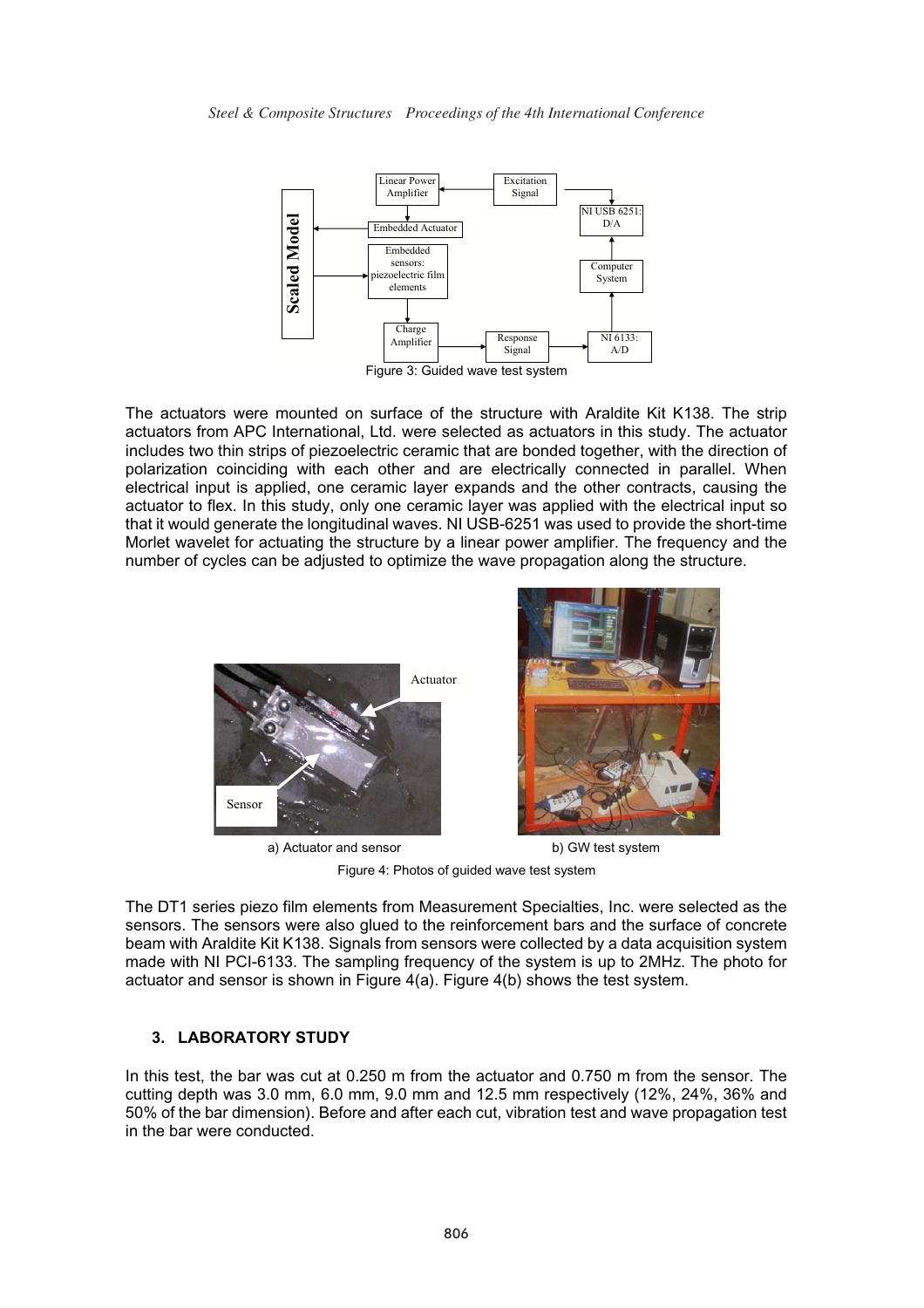#### **3.1. Vibration test**

In this study, 2000 Hz was taken as sampling rate. It means that only the frequencies lower than 1000 Hz can be identified. Table 1 shows the first five modal frequencies of the beam. As can be seen, the changes between the tested frequencies of the intact and cracked beams are very small. Even when the crack depth reached 50% of the cross section, the frequency shifts are still very small (the maximum change is only 5.2%). It indicates that the existence of a crack only impairs the stiffness of a steel beam slightly. Furthermore, when the crack depth is small, some of the tested frequencies even increase a little. It may be caused by the measurement noises. Another possible explanation is that the crack location is at 1/3 of the beam. In some modes, the displacement of this point is very small, which results in the insignificant influence of damage at this point to the overall beam vibration frequencies. These results imply that the global methods are not sensitive to this localized damage.

| Frequency            | 1st Mode   | 2nd Mode   | 3rd Mode   | 4th Mode   | 5th Mode   |
|----------------------|------------|------------|------------|------------|------------|
| Intact               | 54.9       | 150.2      | 291.1      | 495.1      | 738.2      |
| Crack depth: 3 mm    | 55.2       | 150.0      | 292.0      | 493.3      | 742.7      |
|                      | $(0.5\%)$  | $(-0.1\%)$ | $(0.3\%)$  | $(-0.4\%)$ | $(0.6\%)$  |
| Crack depth: 6 mm    | 54.8       | 150.3      | 291.7      | 494.0      | 741.2      |
|                      | $(-0.2\%)$ | $(0.1\%)$  | $(0.2\%)$  | $(-0.2\%)$ | $(0.4\%)$  |
| Crack depth: 9 mm    | 54.2       | 147.4      | 291.8      | 494.6      | 738.7      |
|                      | $(-1.3%)$  | (-1.9%)    | $(0.2\%)$  | $(-0.1\%)$ | $(0.1\%)$  |
| Crack depth: 12.5 mm | 53.1       | 144.5      | 290.7      | 484.9      | 699.8      |
|                      | $(-3.3\%)$ | $(-3.8%)$  | $(-0.1\%)$ | $(-2.1\%)$ | $(-5.2\%)$ |

Table 1: Modal parameters of the steel bar based on experimental and numerical results (Hz)

#### **3.2. GW test**

In the test, stress waves were generated to propagate in the structure and recorded by the PVDF sensor. The frequency of the generated waves is 40 kHz and the number of the wave cycles is 5. Other excitation frequencies between 30 kHz and 60 kHz were also used in the tests. Similar results, which are not shown here, are obtained.



Figure 5: GW test results

Figure 5 shows the comparison of the recorded stress wave histories in the intact and cracked steel bar. Compared with those in the intact steel bar, there are two new waves after the first